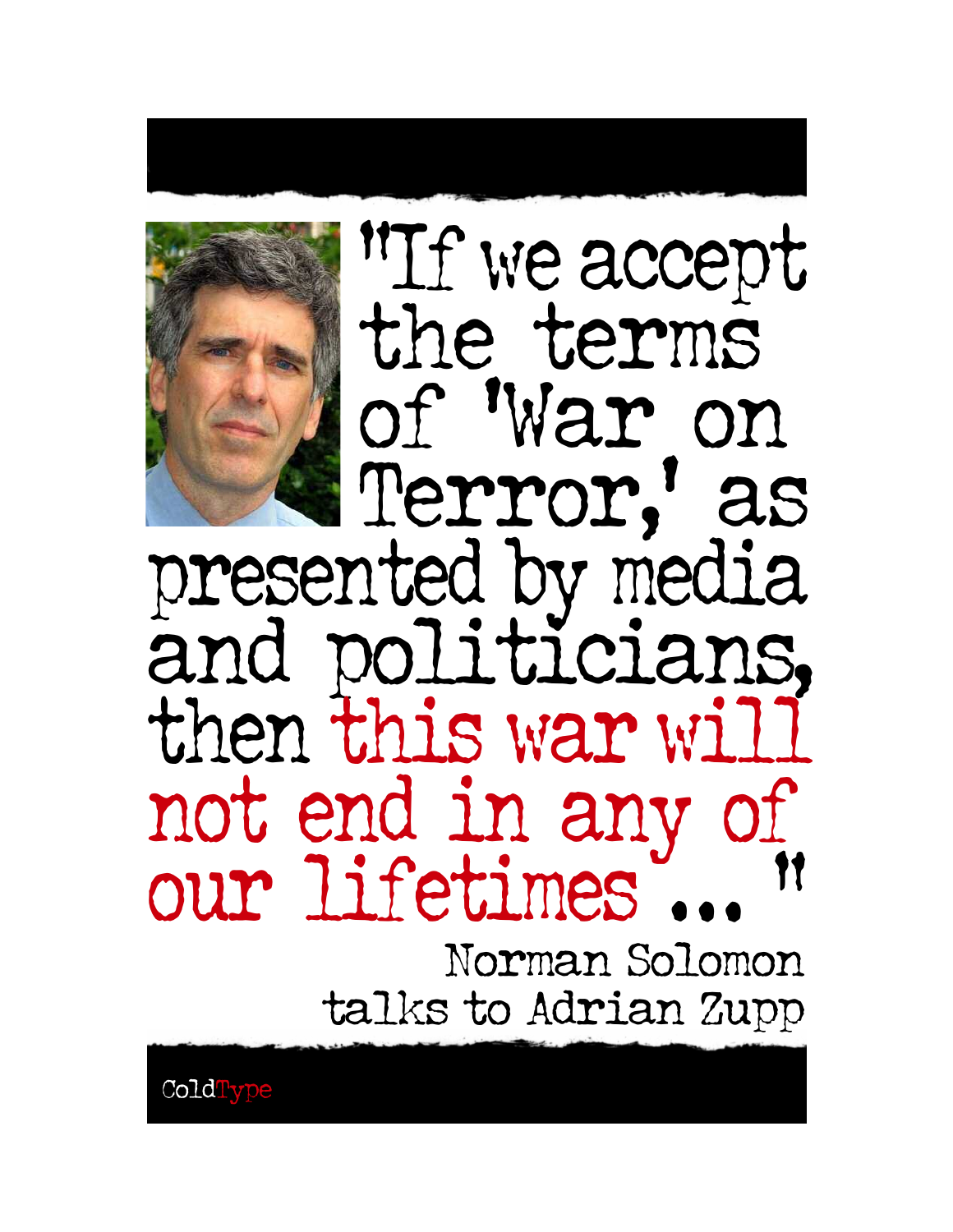

**Adrian Zupp** is a Boston-based writer and editor. His work has appeared in a variety of publications and websites including the Boston Phoenix, the Humanist, ThinkingPeace.com, DissidentVoice.org, American Book Review, Billboard, RollingStone.com, Inside Sport (Australia), and Harp. He can be reached at adrianz59@yahoo.com



**WRITING WORTH READING FROM AROUND THE WORLD www.coldtype.net**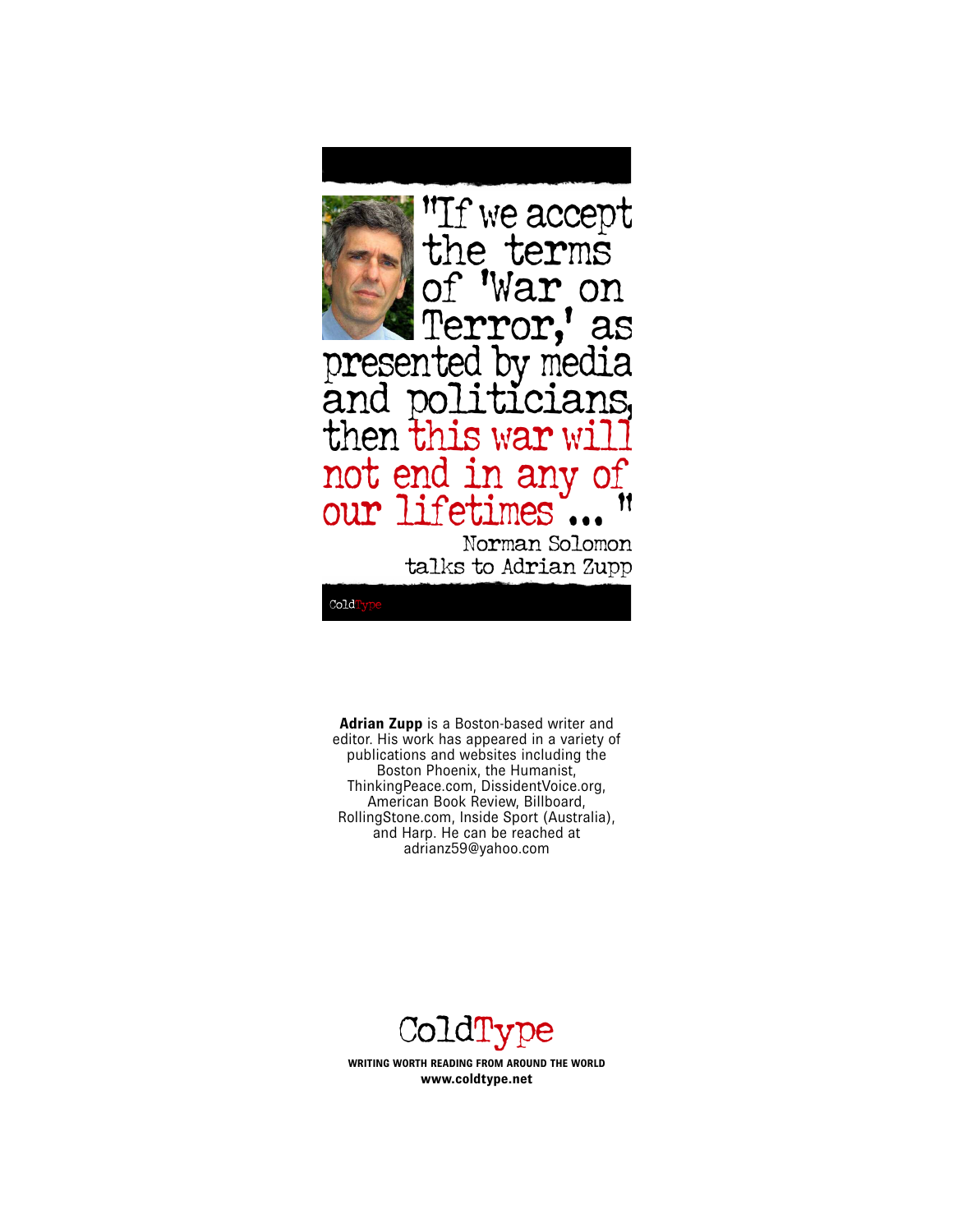

*Norman Solomon is a syndicated columnist on media and politics, as well as founder and executive director of the Institute for Public Accuracy, a national consortium of policy researchers and analysts. His new book, "War Made Easy: How Presidents and Pundits Keep Spinning Us to Death," has been described by the Los Angeles Times as "a must-read for those who would like greater context with their bitter morning coffee, or to arm themselves for the debates about Iraq that are still to come." Writer-journalist Adrian Zupp interviewed Solomon about the book, which was published in July.*

#### **What prompted you to write the book?**

We keep getting scammed by one president after another. And it really hit me during the build-up to the invasion of Iraq that we've been seeing a lot of boilerplate propaganda techniques playing out. Throughout my lifetime, the first real US invasion that I was aware of was in 1965 with the marines landing in the Dominican Republic. I was really bothered, not only by the effectiveness of time-worn, manipulative, propaganda techniques coming out of the Administration and implemented, often seamlessly by the mass media, but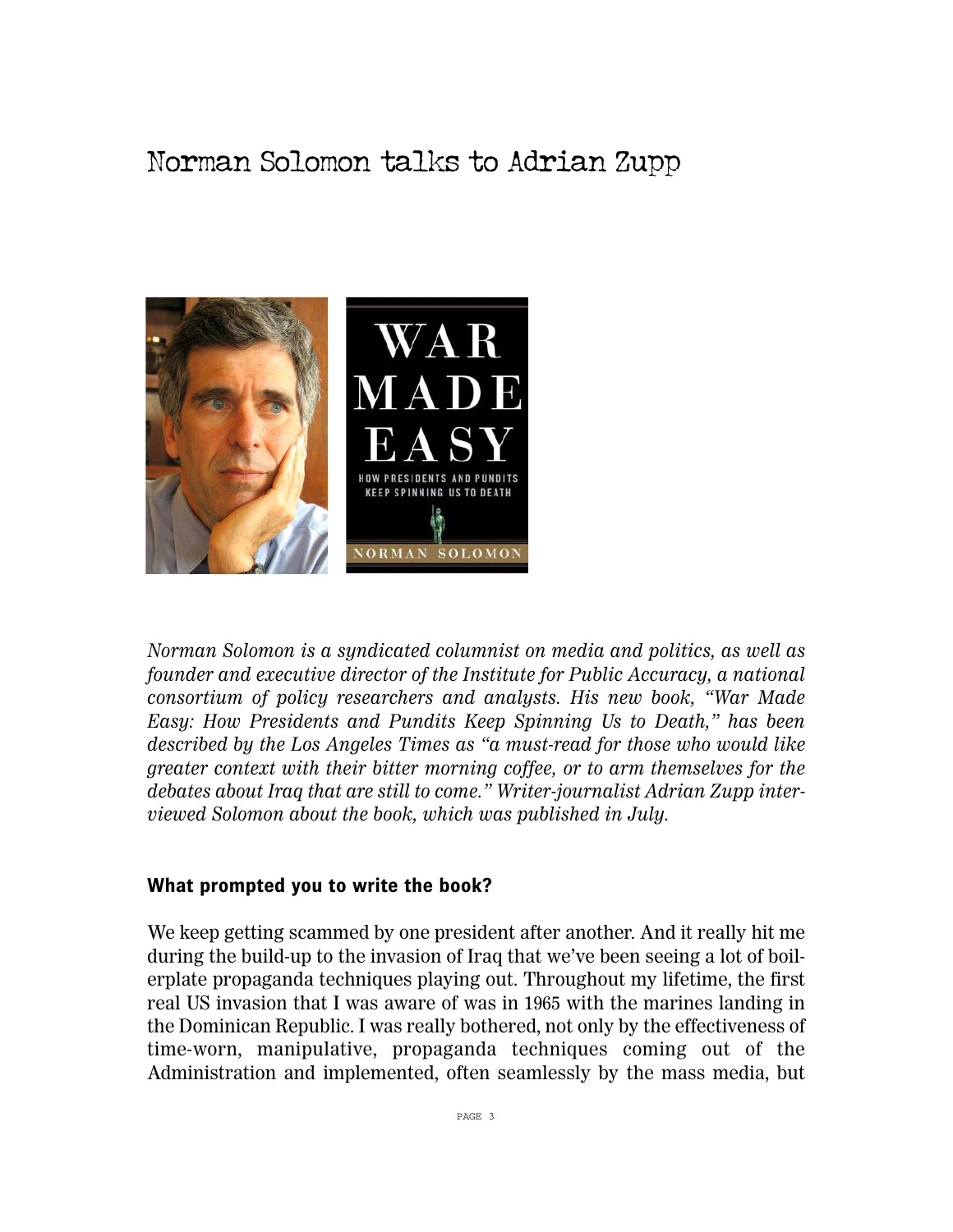also a kind of mythology that built up in 2002 and 2003, from the likes of [presidential candidate] Howard Dean. This notion that was avidly embraced for partisan reasons — but I think for somewhat comforting ideological reasons as well — that the George W. Bush Administration's egregious lies were somehow aberrations. I quote in the book a statement that came from the Dean campaign to the effect that this has never happened before — America has always tried to find peaceful resolutions before going to war and that this record was shattered by the invasion of Iraq. "War Made Easy" as a book, among other things, refutes that mythology. I think it's important that those myths be challenged, because when we have the delusion of a baseline of humanistic foreign policy, then the same old tried and true — or one might say tried and mendacious — techniques will simply be trotted out again and people will be largely conned into going along in the new incarnation.

One of the disturbing things that I've seen  $-$  I'm 53 years old  $-$  is that the slate gets wiped clean. It's as if there's no history that matters. And the tacit message is, "That was then but this is now." As though the Pentagon, State Department and the White House are kind of reborn and likewise the media are reborn and the old sins are simply washed away by the passage of time or a new set of configurations of a particular situation.

I'm very mindful of that now having just got back from a trip to Iran. I'm very worried about the likelihood of a US attack, and some similar denials to what I was hearing in the summer and fall and winter of 2002 into the beginning of 2003 are echoing — "Well gee, they wouldn't be that stupid" — "They" being the Bush Administration officials — "to go ahead with the war." "It's a bluff..." Well I don't pretend to know what's going to happen but I do feel that the likelihood of a missile strike on Iran is actually quite high in the next year or so. It's that sort of a pattern that really prompted me to write "War Made Easy."

### **There are obviously various elements to the book, but this Orwellian notion of erasing history, would you put that forward as the central thesis of the book?**

It's really at the core that history is erased, literally overnight as well as over a span of decades. And nothing is learned, because nothing is *supposed* to be learned, is the ambiance of much of what passes for media discourse. And the subtitle talks about presidents and pundits, and of course that's a marker for politicians and journalists writ large in the mass media. We're in a sense trapped in a dynamic that is internally consistent and externally deranged, which is leading us from one cataclysm to another, in terms of intervention.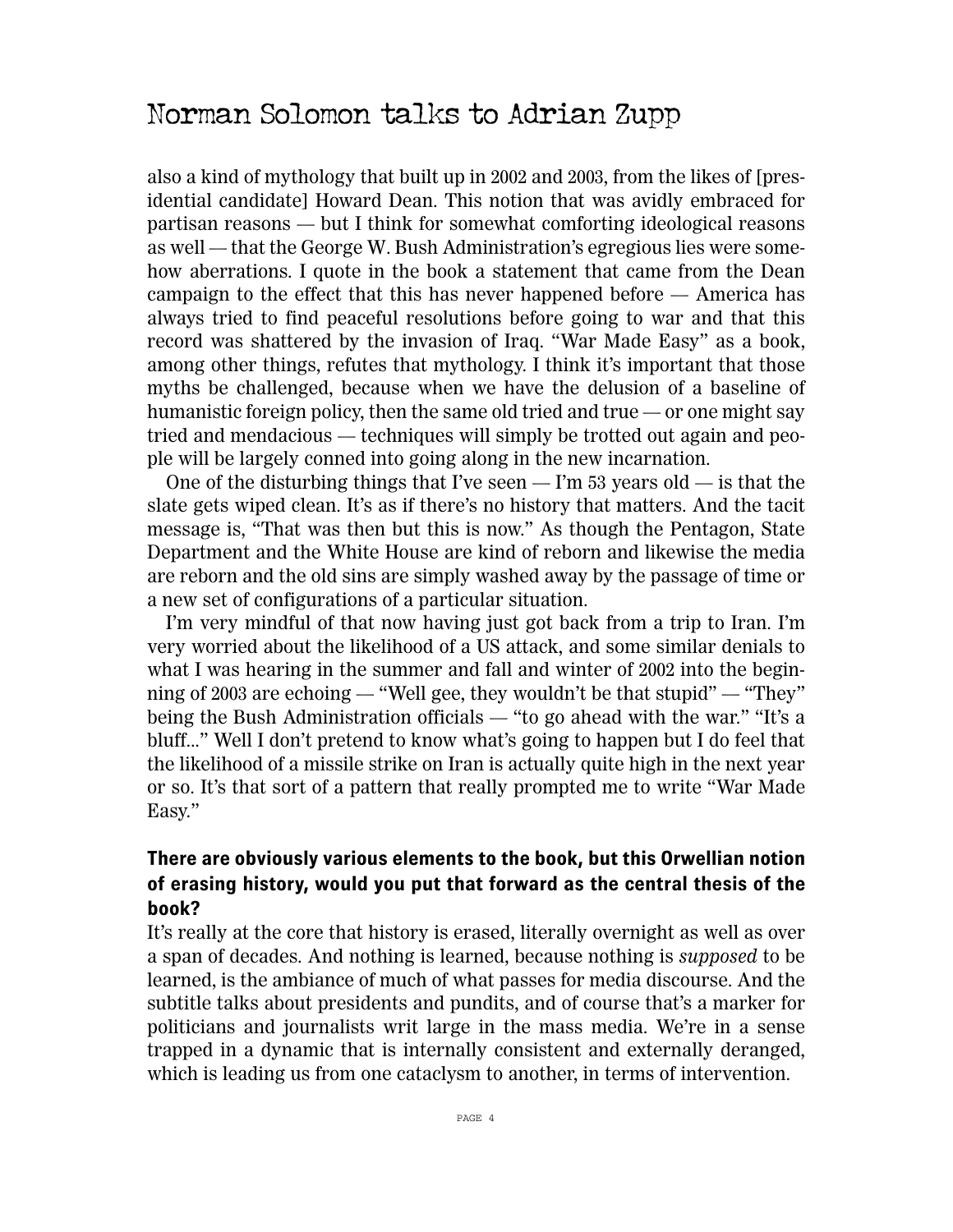### **Did you have a conscious goal in writing this book? What do you hope it will achieve?**

I hope it will help people to see through the lies of the present and the future, that drag the country into war. I don't think it's that complicated really but in a sense the codes need to be broken. And I mean "codes" in at least two senses: the code of reported ethics that rationalizes the next war, but also the buzzword codes that in Orwellian fashion use basically standard techniques of word manipulation and illogic to make people feel comfortable with the scenario of the next war. We see permutations of basically the same con game going on continually and we really are now in a war, I believe, with no discernible end-point. I don't just mean the war in Iraq. I mean the so-called war on terrorism. I believe that if we accept the terms of "war on terror," as presented by media and politicians, then this war will not end in any of our lifetimes because it's so open ended and so tailored to the contours of a militaryindustrial-media complex that the military finery will remain always in fashion for a very long time.

When I started writing this book in earnest, drawing on some research I'd already done and so forth, I wasn't particularly looking for parallels between Vietnam and Iraq at work, but those similarities just hit me between the eyes as I was writing this book. And it's reflected particularly in the last full chapter about "We can't leave now because our credibility's at stake." My goals included really confronting that because we have this media ethos that compartmentalizes and sees Vietnam as a distant, manipulable mirror. It's as though it's up for grabs; anybody can distort the mirror as they choose, or manipulate it. Ana the basic propaganda mechanisms are eerily similar between 1965 and 2005. I wasn't looking for it but as I read contemporaneous media coverage of the Vietnam War and analysis of it, it really seemed to be echoed by what we're in the midst of now in terms of Iraq. My goal was to, among other things, for the book to confront that.

**You said that the implication there is what we've got on our hands is a selfperpetuating phenomenon that spans generations. We're talking about 40 years. George W. Bush was not a player; the captains of industry probably weren't captains of industry in 1965. The faces change but the game has stayed the same. How does that happen?**

Martin Luther King, Jr. referred to what he called "the madness of mili-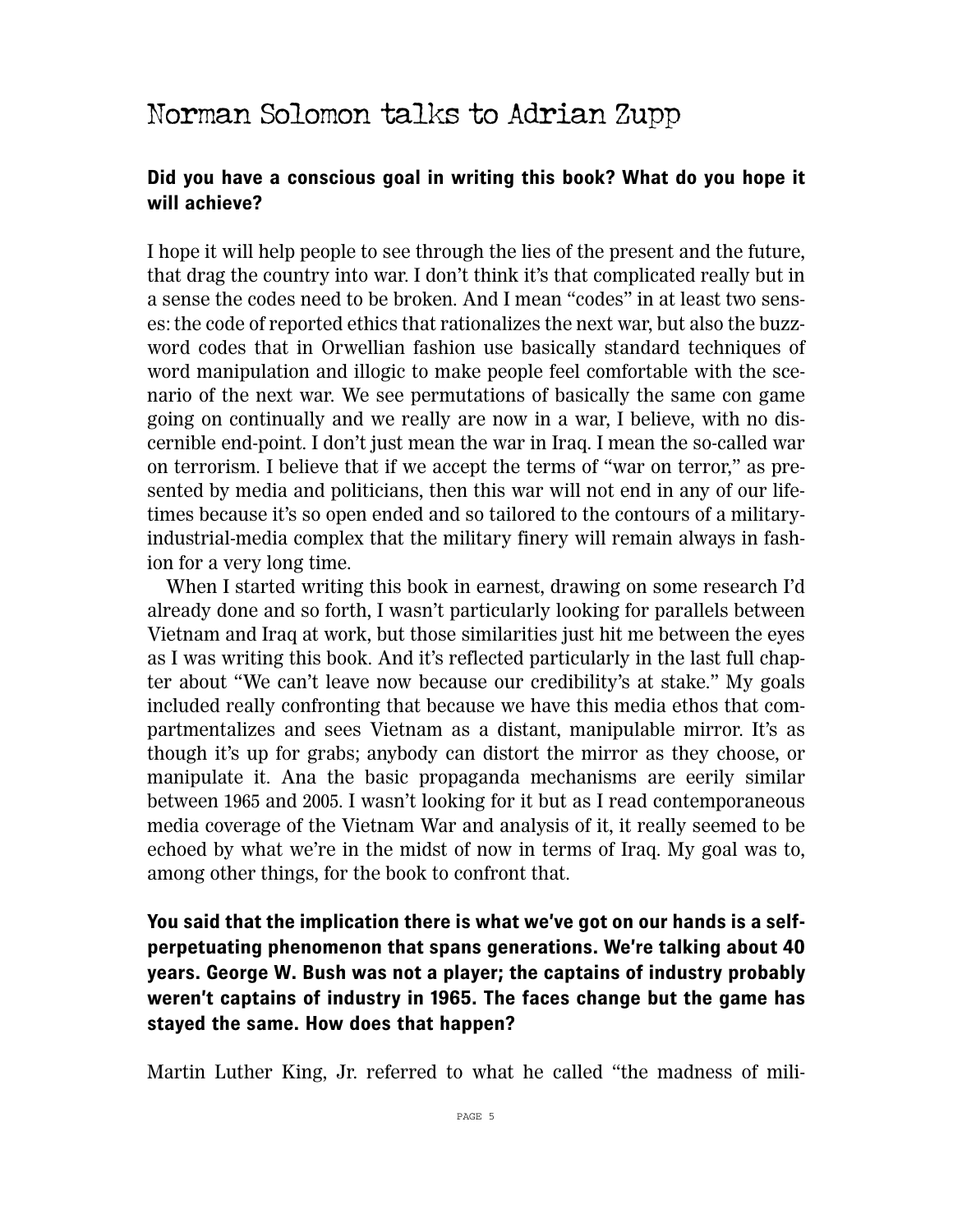tarism." And I do think that there is a kind of largely accepted, culturally reinforced madness that greases the wheels of the war machine. The particulars change. There was no cable television in the 1960s. Some of the dynamics are certainly different. During the Vietnam War, the Joint Chiefs of Staff and the career military brass were pressuring for expansion of the war for many years. It's the reverse now, where the Bush White House was pushing an often reluctant Joint Chiefs of Staff into the invasion of Iraq. And yet, from a media contagion standpoint, it's very recognizable.

If Rip Van Winkle rubbed his eyes and here he is, despite all the technological and cultural differences, between the Vietnam War era and today, a lot of these similar attitudes would be readily recognizable. And some of them are summarized in the table of contents of the book: "Our Leaders Will Do Everything They Can to Avoid War," "Our Leaders Would Never Tell Us Outright Lies," "This Guy Is a Modern-Day Hitler," "This is About Human Rights," "This Is Not at All about Oil or Corporate Profits," "They Are the Aggressors, Not Us," "If This War Is Wrong, Congress Will Stop It," "If This War Is Wrong, the Media Will Tell Us." These notions are boilerplate and they're very enduring. They're part of a socialized psychological set of mechanisms so that we lie to ourselves about what's being done with our tax dollars and our names, which involves slaughtering people for the benefit of a few.

## **So the way this is conducted, is it peculiarly American in style or just in scope, or is it completely unique to America is the only country capable of conducting its affairs this way?**

Well I think there's a commonality of militarism that many societies have experienced but it's especially — and sickeningly — seductive when a country holds such a huge amount of military power. And frankly, if you kill people they can't talk back. And if you drop a lot of bombs, you're not only writing the history as victor, but you're also silencing those who are the most victimized by your own lies and your own militarism. I think it's a blend between generic militarism and kind of an American zeal to dominate even while denying that this is an empire-building exercise.

**I'd like to talk briefly about two sets of people: the "converted" and the "unconverted." First, for the former, a couple of questions. What is the lesson, from "War Made Easy," peace workers and alternative media advocates? And what about folks from these groups who might say, "Well, we**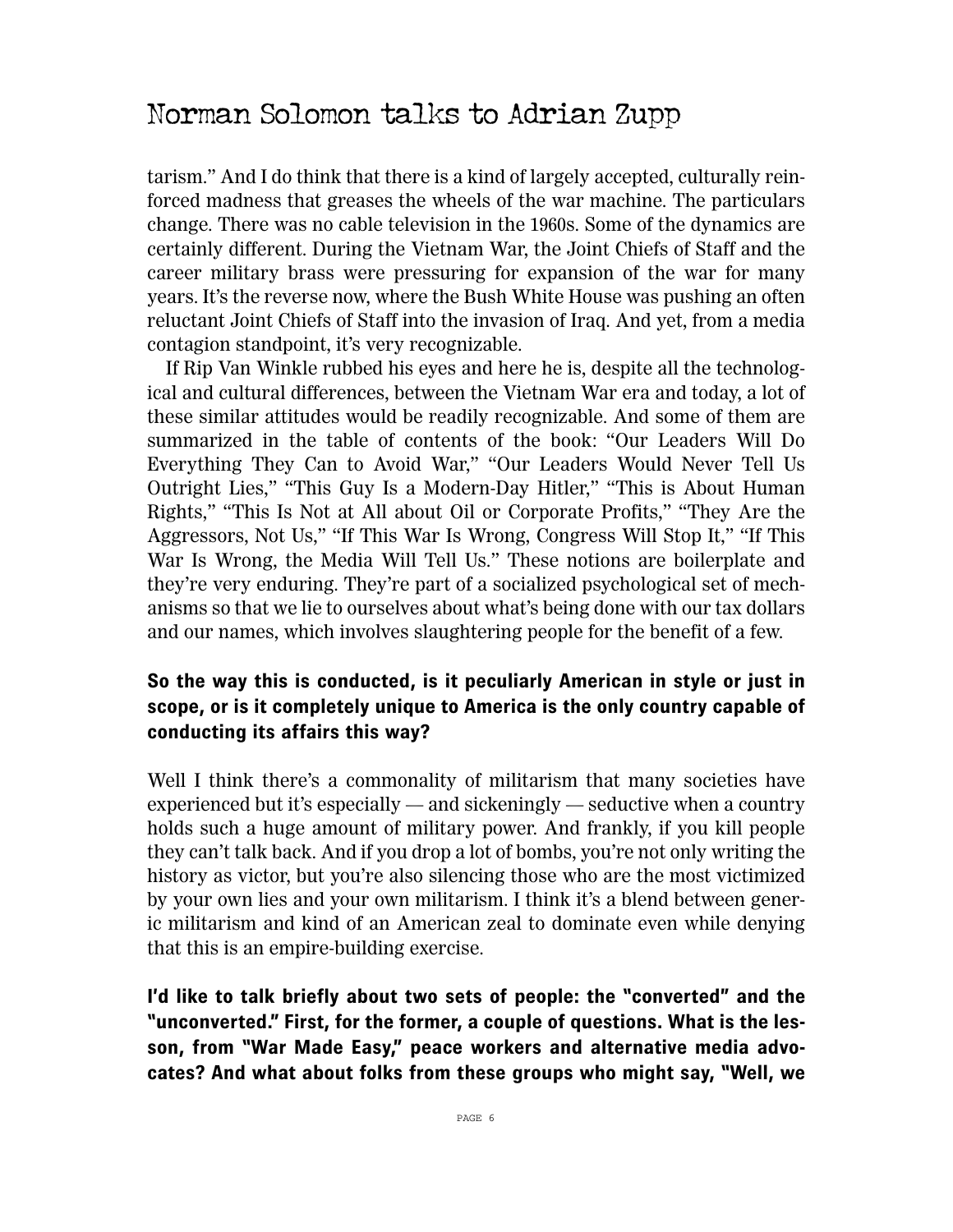### **didn't know all of this but we had the gist of it. What can we do?"**

Well I think naming the propaganda techniques and confronting them is very important. And activism against war in this country could do a lot better job of engaging with, and challenging effectively, the propaganda mechanisms that make these wars possible. Just from the standpoint of debunking the prevalent arguments in the news media for war, those of us engaged in activism — and I certainly include myself — have nothing to be comfortable about. We're losing the propaganda wars. And it's small comfort that we can point to poll numbers that indicate disquiet or opposition to a war. The war's going on and as I point out in the book, it dragged on for years during the Vietnam War even when the polls showed most people were opposed to it... It's a reticence to confront the essence of the war which is inflicting death on people on behalf of a totally illegitimate agenda, being pursued in Washington. And we have these standard techniques that are used to such great effect to restrain opposition to war, that no matter how you feel about how we got into it, now that we're there all these terrible things would happen if we stop killing people. So if you want to be considered reasonable, you'd better not insist on an end to US fueling of the flames of that war. And this has a very restraining effect. I talk about it in the book: "you're undermining our troops" and this and that, and "now that we're there, we have to stay there"  $-$  as if we have a responsibility to the people we're killing to keep killing them.

## **A peace activist put this to me, and I'm paraphrasing: "When people like us are for peace issues or media issues and so forth, are we really having a significant impact?" It sounds to me, if we're talking long run, that you're saying no. Is that correct?**

I'm not critiquing action, I'm critiquing inaction. I think that there are huge effects that we sometimes have and don't even know it. That the activity of keeping the flame going and trying to nurture and build flames, that's an essential process. And I think that most of us feel existential despair at some time or other, but I think it's the only way to go. To be active against the warmaking mechanisms of our society. Nothing that I'm saying in the book or right now is intended to discourage people. I think if people were not active then the wars would be bigger, they'd be more frequent and they'd last longer. And a classic example would be that large demonstrations in October and November of 1969 — even while President Nixon said he was ignoring them we now know that they actually had a restraining effect on what he was doing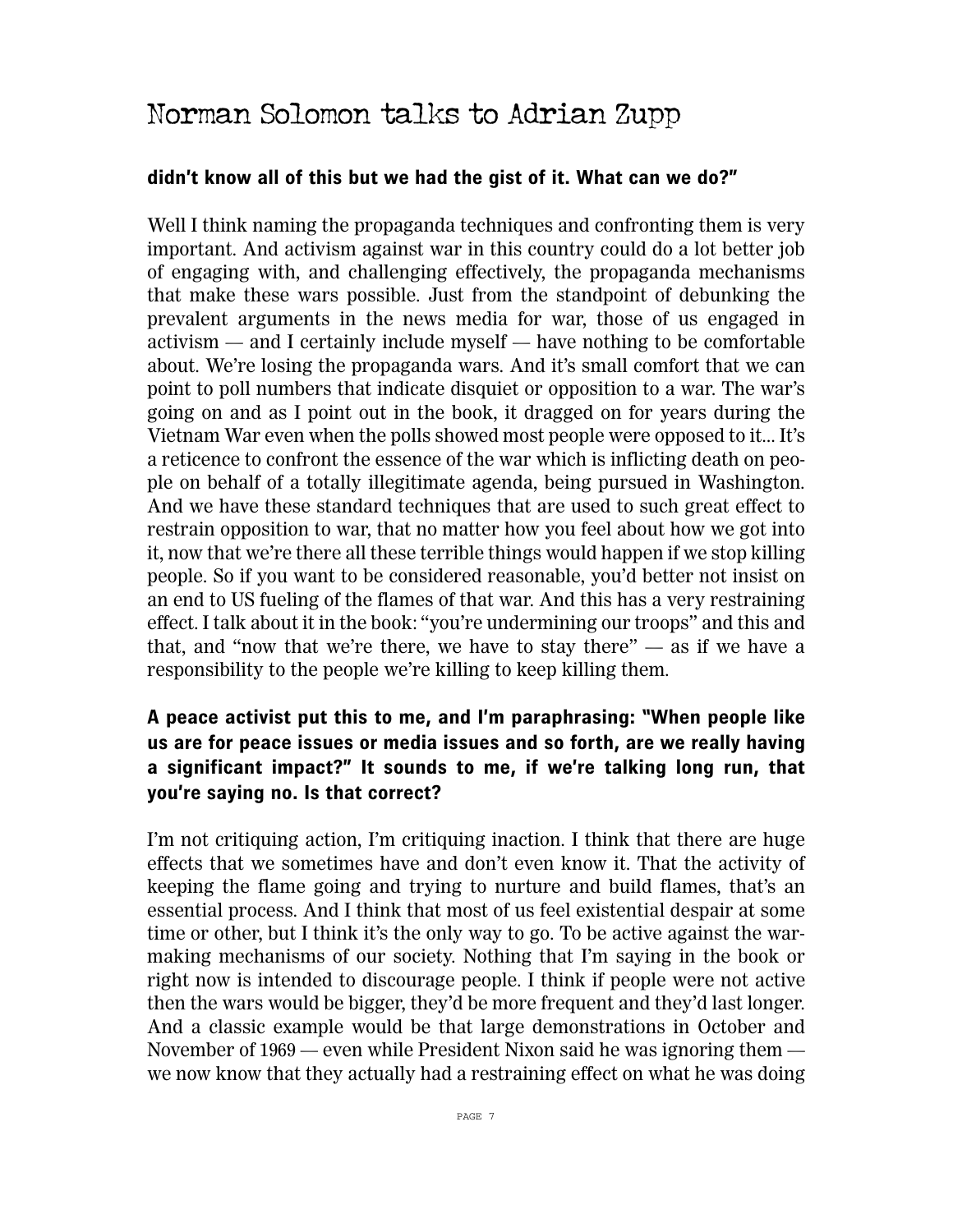in Vietnam, as horrific as what he was doing was. And we become, through our work in the streets, in communities, in electoral arenas and lobbying, we become part of the political calculus that the war-makers need to take into account. I think our problems involve how we restrain ourselves and are persuaded to be unduly restrained by our caution.

**Here's something that I think most people on the left wrestle with: Everything you've said makes perfect sense and in "War Made Easy" you've laid out a very cogent blueprint of how propaganda in a democracy can be so effective. But how do we bridge that gap? I agree with you that many leftist organizations aren't blunt enough, aren't confrontational enough, they're too polite. But how do we move from this level of knowledge to getting it to a critical mass of people and then getting them to do what needs to be done. Which, to my way of thinking, might be a million people marching on Congress and kicking the doors in if they have to.**

Well I suppose part of it is for us to remain aware that there are a lot of factors that we have little or no control over. There are rhythms that social movements are affected by and become part of. Why exactly, six months ago, the social atmosphere was more accepting of the war than it happens to be right now, one can't say. But if we're nurturing the flame then it is more able to really burst forth when other conditions shift. What we do have control over is our own actions and how we proceed; I think the twin hazards to try and avoid and overcome are self-marginalization and undue self-restraint. Another way to put it: I believe we should be less rhetorical and more radical, in terms of our analysis and what we have to say. And sometimes we mistake rhetoric for radicalism or we mistake in-house language with really presenting a strong critique in a way that can make a difference politically. And this is an ongoing challenge.

To find ways to speak to the broad population. And I think there's a tremendous amount of really good work that's been done and certainly much earlier in the first couple of years in this war than during the Vietnam War. Just the role of soldiers and family members of troops has been much clearer earlier on in terms of groups like Military Families Speaking Out and other really wonderful groups and individuals who've prevented — more than we were able to early in the Vietnam War — this stereotype that anti-war people are somehow not relating to the humanity of US soldiers. I think there's been a lot of good work done in that way.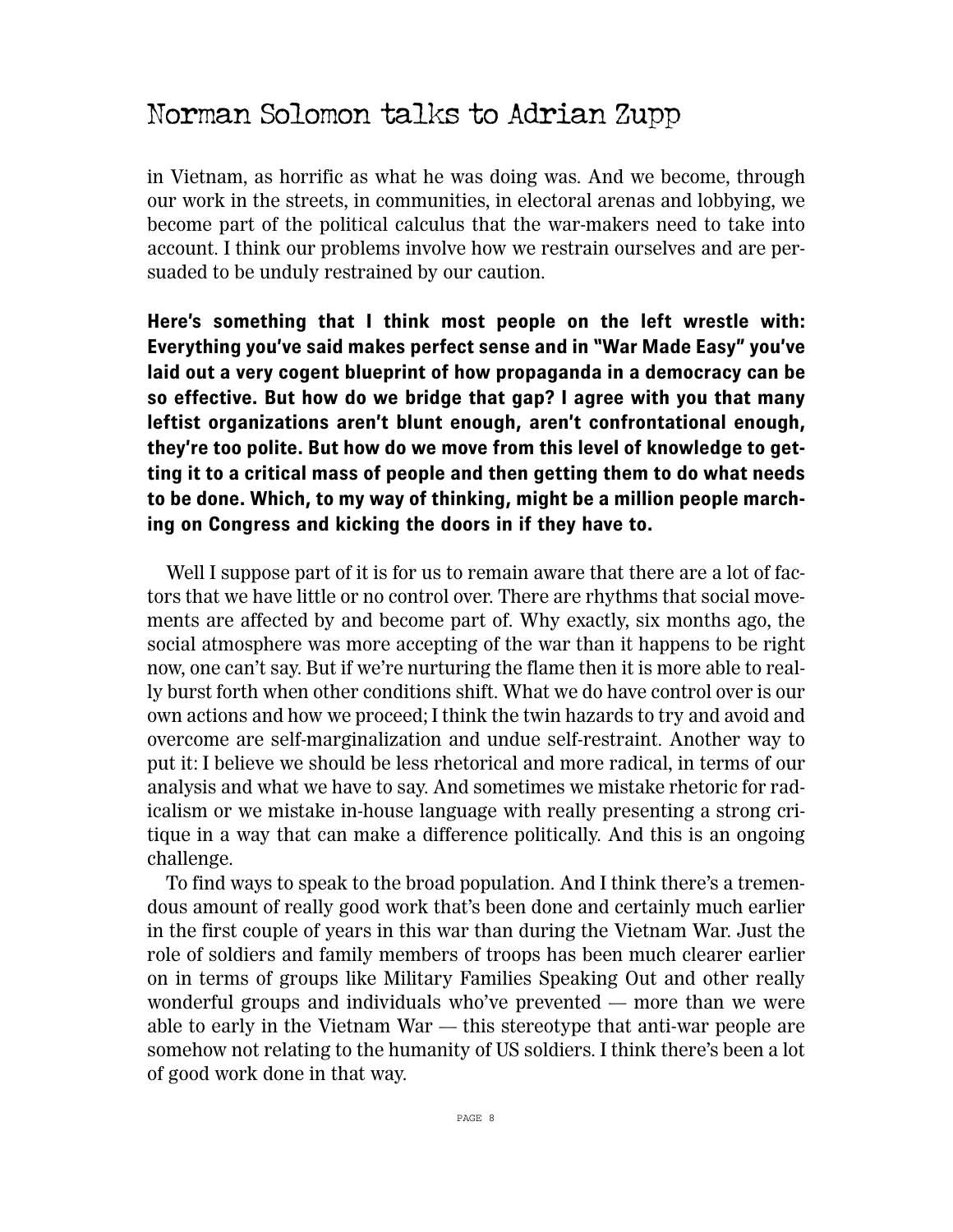**Turning to the media specifically. Speaking as a foreigner, I was amazed in the past — though now I suppose I take it as a given — by the extent to which Americans have bought into this whole belief system and these falsehoods and misconceptions that make up the chapters of "War Made Easy." And it's been built on a foundation of "this is God's country" and so forth, which to many foreigners is a very arrogant thing. But many Americans seem blindsided to it. Noam Chomsky has said that "they don't know that they don't know." Now specifically: Reporting on the current invasion has been more open in Europe, how is it that that can't permeate the American psyche? Is it just effective filtering or is it a sort of selfindoctrination...Why is it that America, in the age of the Internet can still be so resistant to outside messages?**

I think it was Will Rogers who said "It's not what they don't know that bothers me, it's what they know that just ain't so." Deeply held beliefs can be almost intractable and very resistant to other messages. Many Americans, if you showed them the catch-phrase titles of the book chapters, many would say — especially those who were of more liberal mindsets — "Oh I don't believe that!" But in fact in many cases, perhaps a little more subtly stated, those titles do reflect some basic assumptions, when push comes to shove. You know, is America a great and noble superpower? There's a very powerfully held belief that that's true. Even though, if it's stated too boldly people will feel a little embarrassed about it. So there's a constant need to try to undermine the false belief.

The reasons why so many Americans have such a willingness to accept such outrageous militaristic policies out of Washington are multi-factoral. It's in the culture, it's in the mass media environment, it's constant messages from politicians and news outlets, and part of the political economy that reinforces it. I received an email a couple of years ago from a TV columnist of a major American newspaper. He'd read a column I wrote questioning the extreme double standards of how the media use the word "terrorism." I had simply suggested a single standard for terrorism. And he said, "If my newspaper adopted such a standard there would be an uproar from advertisers and many subscribers and it would quickly become a financial disaster." And this is where the simple economics of the corporate system intersects with what we often think of as something quite distinct, which is war propaganda. So when Colin Powell says, as he did on the day of 9/11, we condemn people who are willing to blow up buildings for political ends — well if Osama Bin Laden is a terror-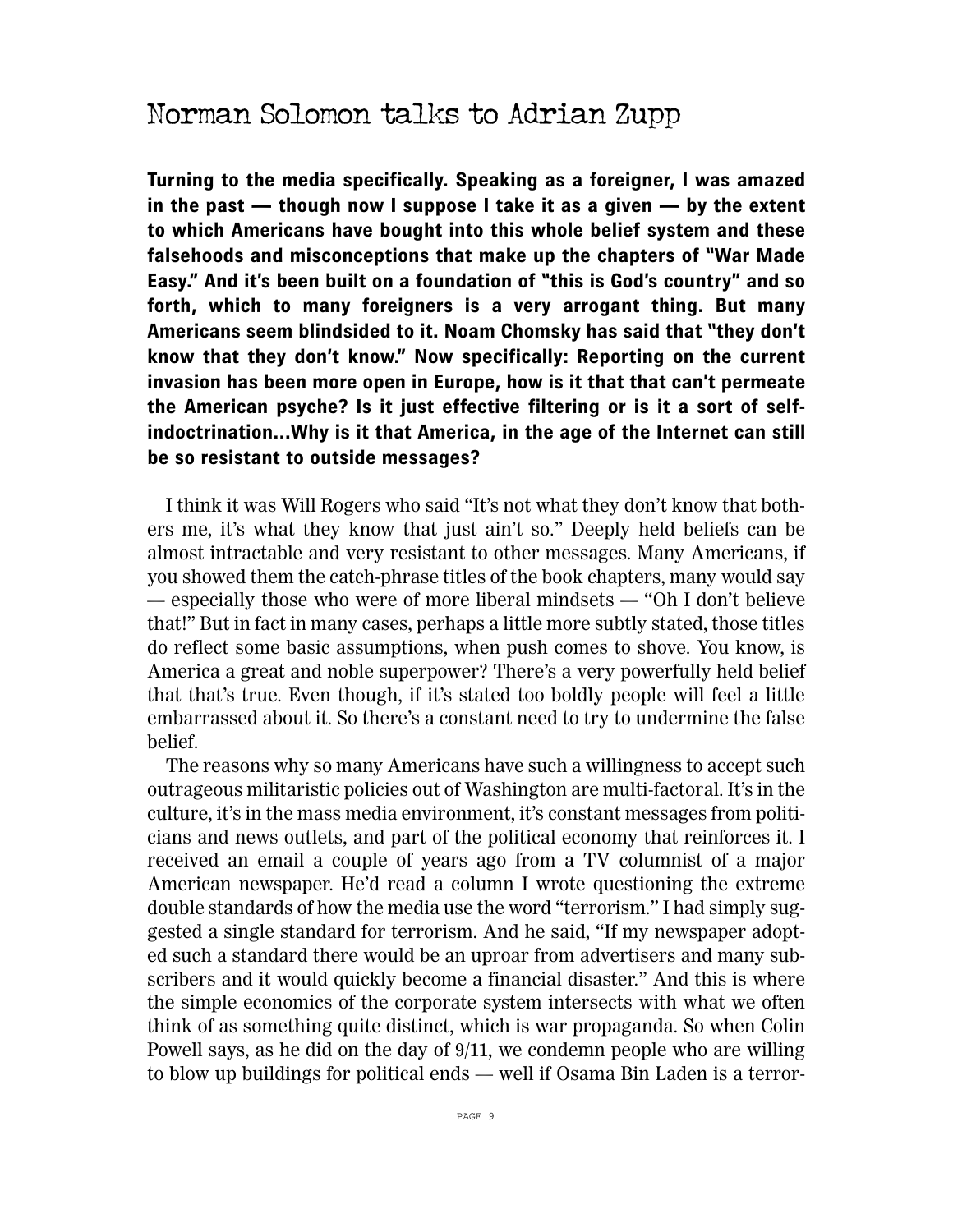ist, then George W. Bush is a terrorist. That would be a logical conclusion if one takes what Powell said at his word. And that's where it can get Orwellian, because that kind of assessment can't be allowed psychologically. So Americans are constantly exposed to media that simply cannot follow certain trains of thought in what Orwell called "heretical directions" very far.

**A major premise of the book — at least by implication, and you more or less said it in your last answer — is that US presidents by and large are precisely the kind of people that they profess to despise and wish to eliminate. But is this something that you can foresee the American public, en masse, ever being able to face. And I ask that, remembering vividly, at least as the media presented it, the sympathetic outpouring when Richard Nixon died. Is America ever going to be ready to see presidents for what they are and not be so forgiving or fall for the hokey one-liners of a Reagan and so on?**

Well the United States has such a diversity of population and the cliche is red states and blue states. But if you were going to look at the percentages, you have pretty marked regional differences. For the most part, the South is extremely militaristic and the militarism is coded with religiosity. And yet there are enclaves of the country where a large proportion of people already see the president as a war criminal. But in terms of the overall population, I think for most people, the president as a war criminal is an oxymoron. It's just beyond a concept that seems plausible. But the proportion of people who are open to considering the evidence, those proportions may shift. And part of the task of people who are doing progressive work is to find better ways to explore publicly the essence of what's at stake. What's the human cost? What are the logical fallacies and deceptions involved in setting an agenda for war and then trying to justify a war's perpetuation. I think this is ongoing work that needs to be done.

## **In the 40-year window that you spoke of, 1965 to the present, do you believe there's been a positive shift in terms of popular perceptions and public knowledge of what's going on?**

I think we start with a stronger base of skepticism towards war. If one were to compare the lead-in to the Vietnam War, and the lead-in to the Iraq war, we had a vastly larger number of people in the streets, we had a lot of dissent,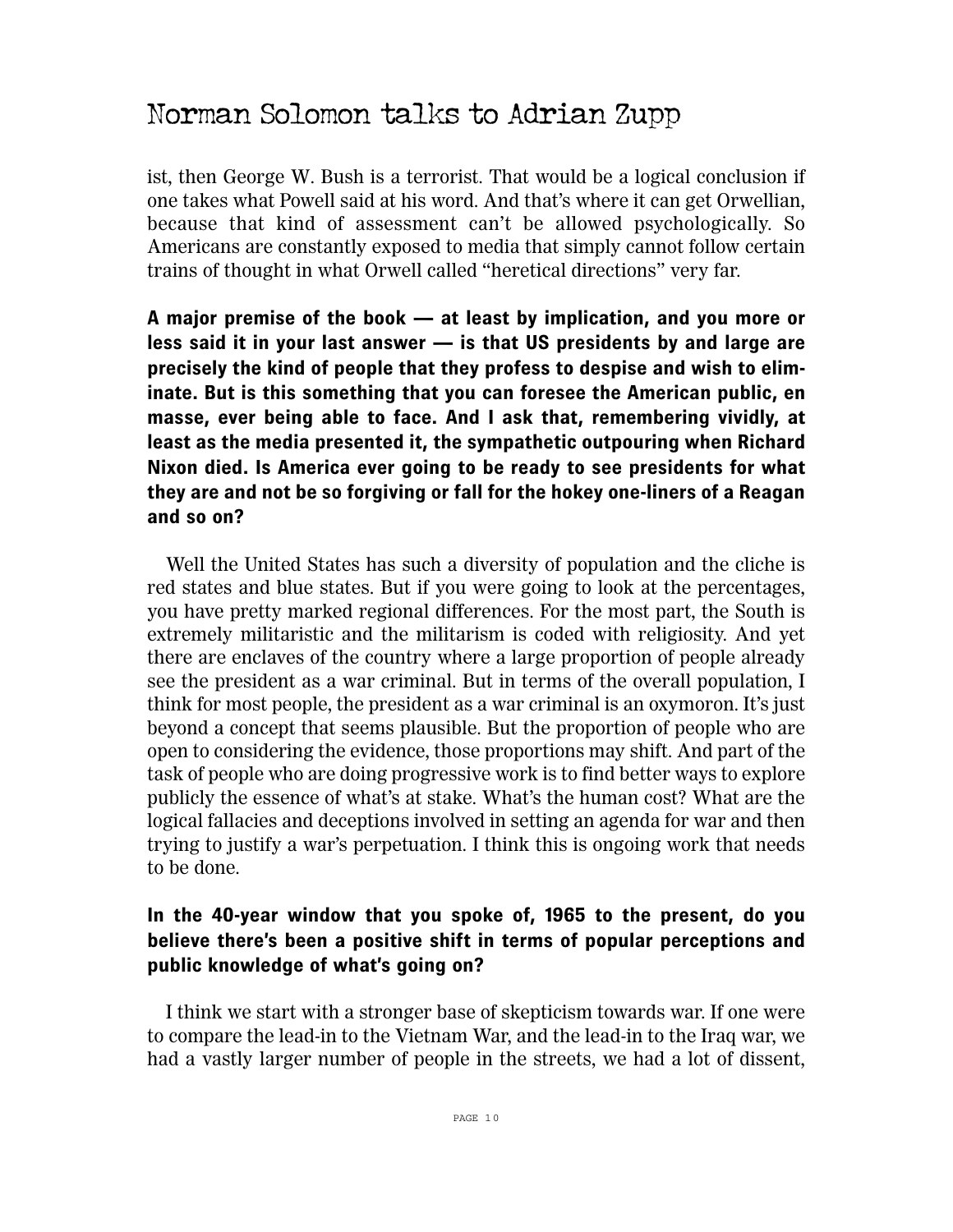even in the media until the invasion of Iraq began and then there was a hiatus for many months. We've learned, but at the same time the militarists have learned too. They're very slick and they've learned to use cable television, for instance. Learned to drive the war train in a way that can deal with the bumps involved from public skepticism. And the capacity of the war planners to navigate some strong public opposition is pretty evident. I mean I'm really struck by how any time a president really wants to go to war, he has been able to do so. And that record remains.

**Your answer raises an issue that I noted in the book. You talk quite a lot — directly and tangentially — about war as reality TV. Which is a phenomenon of the cable age. Could you talk a little about that, because that definitely is a newer and very powerful tool in the tool belt of the propagandists. How do you see that playing out and do you see things like the Internet as perhaps being tools that might be used to combat these media monopolies?**

The embedding of reporters for the Iraq invasion was a brilliant propaganda mechanism. The Pentagon simply flipped over what happened during the Gulf War a dozen years earlier. I remember some nauseating interviews with US troops on television, including on "The NewsHour" with Jim Lehrer — then called the "McNeil-Lehrer NewsHour" — for the Gulf War. So it's not new that you would have this kind of human interest sandwich that is served up with reporting on the carnage, as limited as that reporting is. But there were appreciable media complaints — not very vigorous — but still appreciable media complaints about the limits set on the Gulf War coverage. Just in terms of logistics and access. And so the embedding process implemented by the Pentagon was a way to make grand use of cable television, in particular, and turn the war into a more multi-dimensional TV show. So it wasn't just the briefings and the screened videos of 2001 and the selected interviews at discreet locations...

The embedding gamble, if it was even a gamble, certainly paid off for the Pentagon. And part of it was just their knowledge of how the major networks would turn the entire exercise into a way of pandering to the kind of jingoism and human interest patriotism that was fairly predictable. Naturally there was not really any embedding of US journalists in the homes that were being bombed by US troops, and so it became just this kind of illusionary painting that was splashed across TV screens that reinforced what really is one of the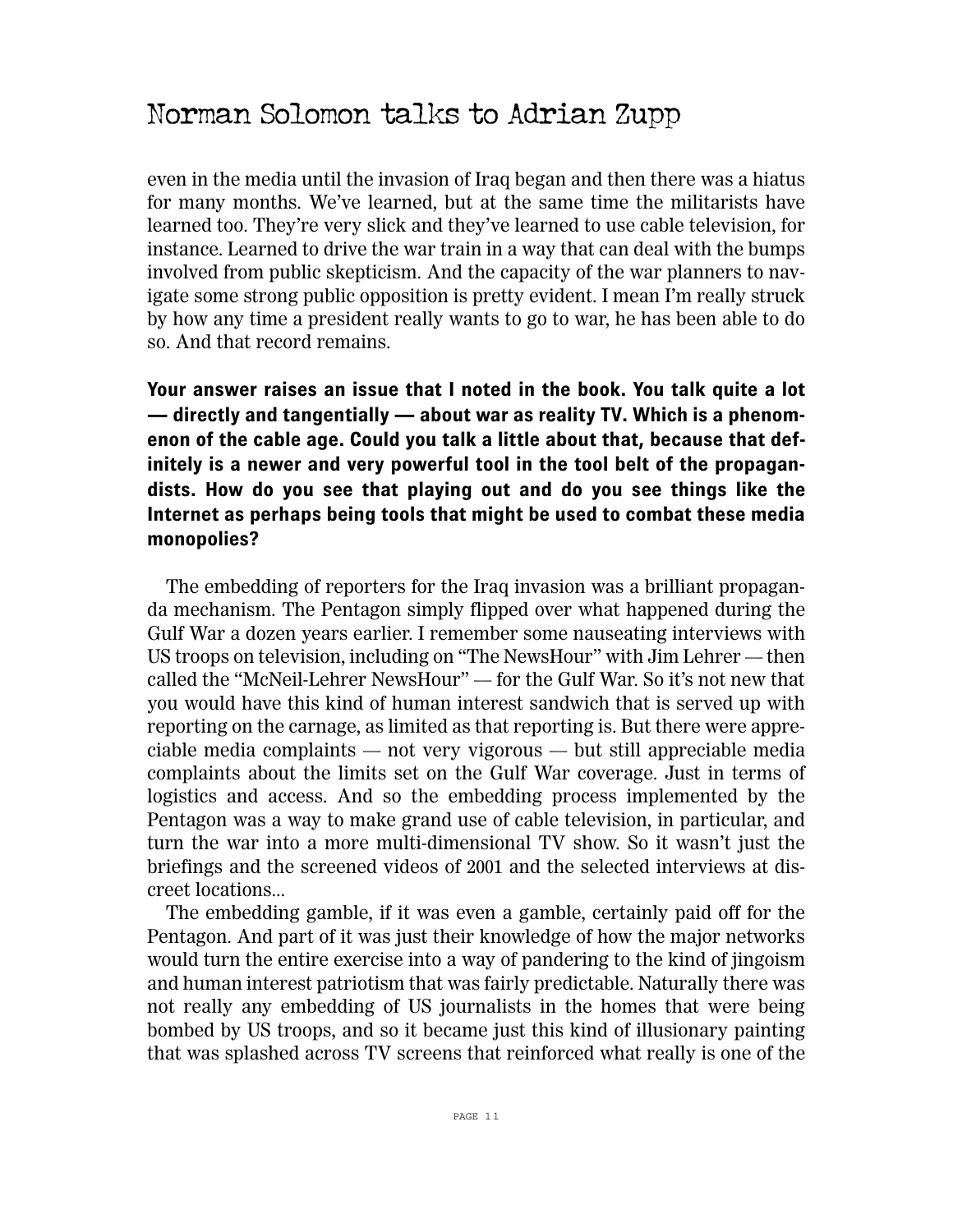key myths — as I talk about in the title of one of the chapters — that the Pentagon fights wars as humanely as possible. And by accentuating the human interest appeal of "our" troops, it simply heightens the contrast with the basically unseen "enemy" troops.

**Would it be fair to say that in breaking down these myths that you've discussed in your book, we're visual creatures...Is it going to require people actually seeing certain horrendous things for themselves for things to really change? Will it take television: seeing is believing. With the presidents and pundits so capable of spinning the facts, as you point out in the book's subtitle, just what will it take for the truth to get through?**

I think that any effective anti-war movement needs to combine the emotional with the intellectual. People respond in a wide variety of ways. What one person may be changed by, may be a totally intellectual argument, with the marshalling of facts and historical evidence. Another person may be moved by the story of a mother who lost her child. I'm really in favor of trying to combine all of that because I think it's part of the picture. And television and visual images, in and of themselves, may reinforce militarism as much as undermine it. I'm pretty convinced by an argument that Susan Sontag made which I quote in "War Made Easy," about the imagery of war — and depending on the mindset of those who see and the political environment — how it may be interpreted as the need to continue with this heroic struggle: "Look at all that has been lost" and "May these people's suffering not be in vain due to our determination for the future." I think there has been an assumption that if only we can convey the suffering from war, that people will be repelled by it enough to oppose the war. We need it all. There's a real deficiency when we just make intellectual arguments, but there's also a real gap if we rely only on the human suffering of war.

**You're talking about social change. Well in talking about the reinforcement of these myths that form your chapter titles, and multi-factoral social forces being in play, obviously things like patriotism are very powerful tools in propping these things up. But what do you think about this notion that Michael Moore and others have propounded: Are Americans too afraid? Is fear a powerful tool that helps prop up this propaganda status quo as well?**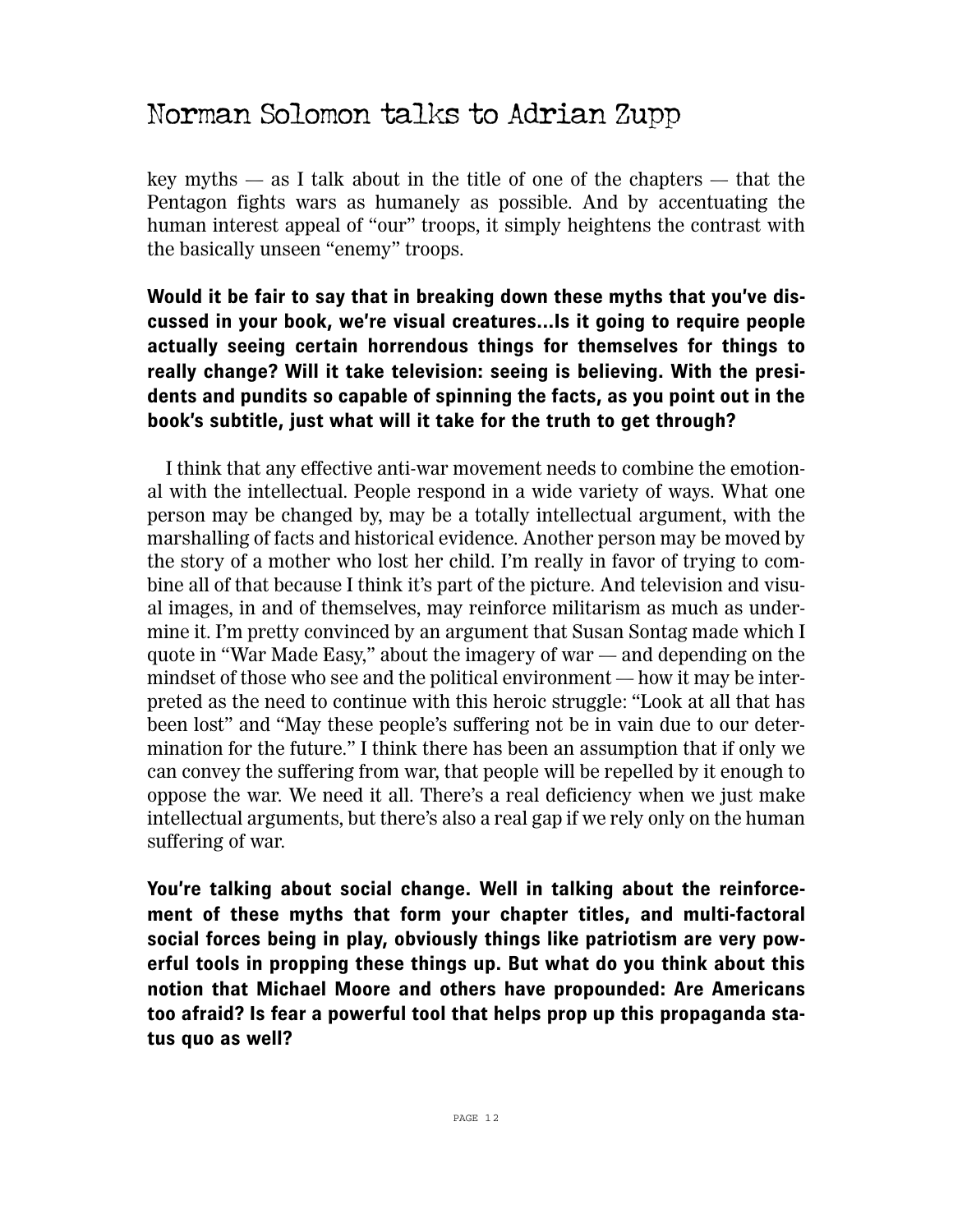I think fear is definitely powerful. And the antidote to fear has been pedaled as the military fist that Uncle Sam can keep swinging to keep adversaries at bay. Many people around the world have much more reason to be fearful than Americans in terms of their own physical well-being. And yet our national narcissism is cranked up to such an extent that, with a straight face, media outlets could say that 9/11 changed everything everywhere. We are the world. Our pain dwarfs the pain of anybody else. And so our fear must trump anybody else's fears, which are often simply unrecognized in media. One can go into a kind of psychological mode and say that fear drives so much of what goes on in American life, including the fascination with wealth and the kind of delusional, tacit belief that if we can gain enough wealth and own enough expensive things, that we're going to be protected. Well, we're all going to die and these are very ephemeral comforts at best. At a kind of very overt level, the Pentagon is the agency that is supposed to make sure that if anybody dies, it isn't Americans. And this is just a very human and very pernicious dynamic. And you hear it sometimes in its raw form — I think often it's more subtle which is, "Who cares if those people are incinerated? Who cares if they're tortured? They're not going to do it to us, that's for damn sure!" That's the point of the entire enterprise of what's called "national defense." I

personally refuse to call the military budget the defense budget. It's interesting that so many anti-war activists and peace advocates will refer to this as a "defense budget." It's wrong. I'm not against a defense budget. If it were a real defense budget it would be much much much smaller than we have. But apropos of your question, the fact that we have this department spending well over — in routine appropriations, let alone on supplemental — more than one billion dollars a day under the rubric of defense. I mean, if you've got to spend all that money and have all these thermo-nuclear weapons and everything else under the heading of "defense," then you must be really terrified. And of course an irony is that we are terrifying a lot of other people.

## **And of course the Defense Department used to be called the War Department but the government changed it.**

Yes that's right. Around 1947.

**In many ways, in reading your book I felt it was necessarily bleak, but if I might read the closing paragraph of the Afterword: "Conscience is not on**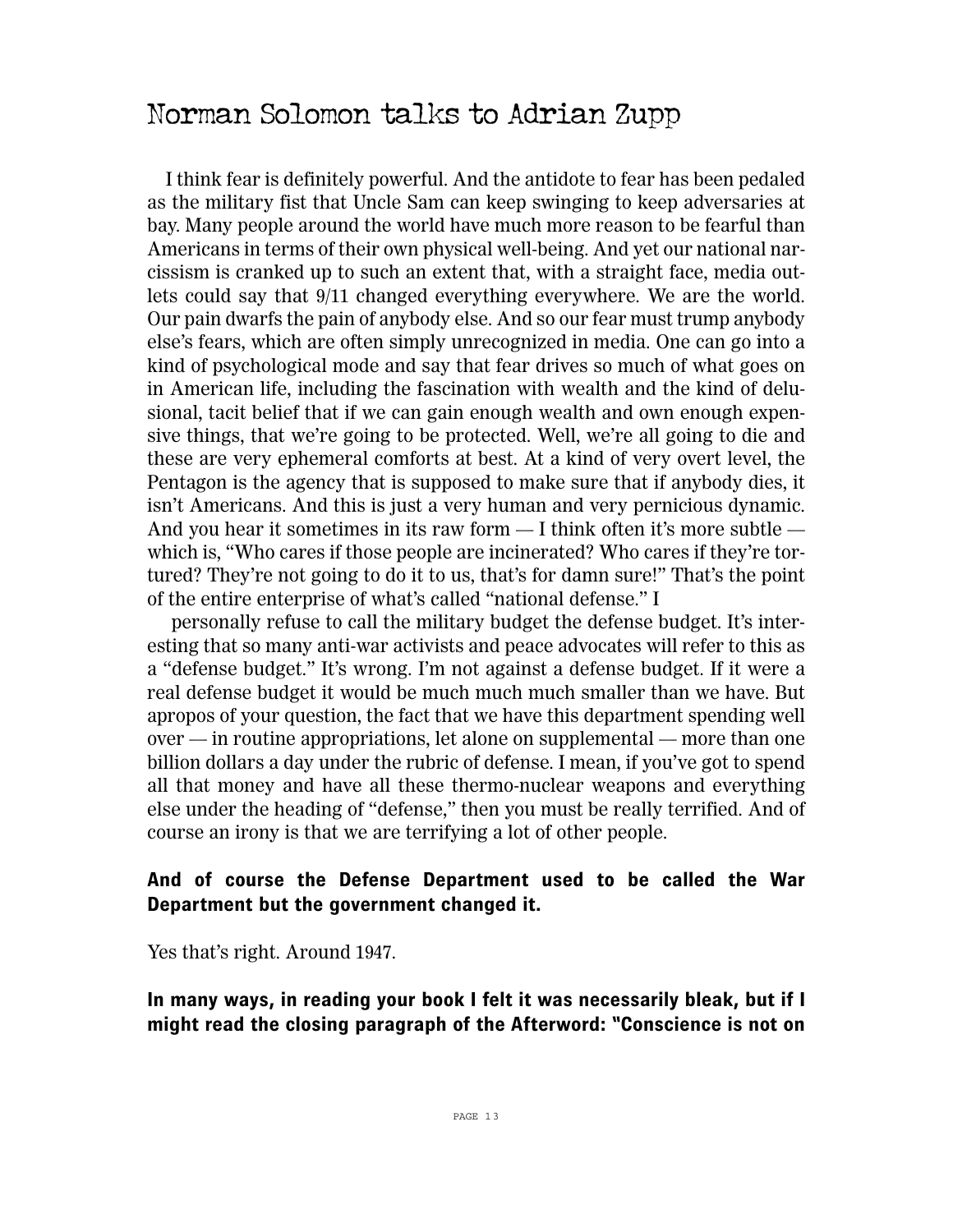**the military's radar screen and it's not on our television screen but government officials and media messages do not define the limits and possibilities of conscience. We do." That's rather empowering. It throws the ball back to us and it reminds us that we are capable of free thinking and taking action. Are you optimistic?**

I like to quote something I heard Eduardo Galeano at the World Social Forum in early 2001. He recalled walking down a street of a Latin American city and written in big letters on the wall was the graffiti "Let's save pessimism for better times." I think that's quite relevant to where we are. There's the statement written by Antonio Gramsci when he was in prison under Mussolini that translates something like: "Pessimism of the intellect, optimism of the will." Those are, so to speak, the two legs that I feel we need to be walking on.

### **Thank you very much for your time.**

Thank you.

*Norman Solomon can be emailed at mediabeat@igc.org. Adrian Zupp can be reached at adrianz59@yahoo.com.* 

*Norman Solomon's new book, "War Made Easy: How Presidents and Pundits Keep Spinning Us to Death," is now available. For further information go to www.WarMadeEasy.com*